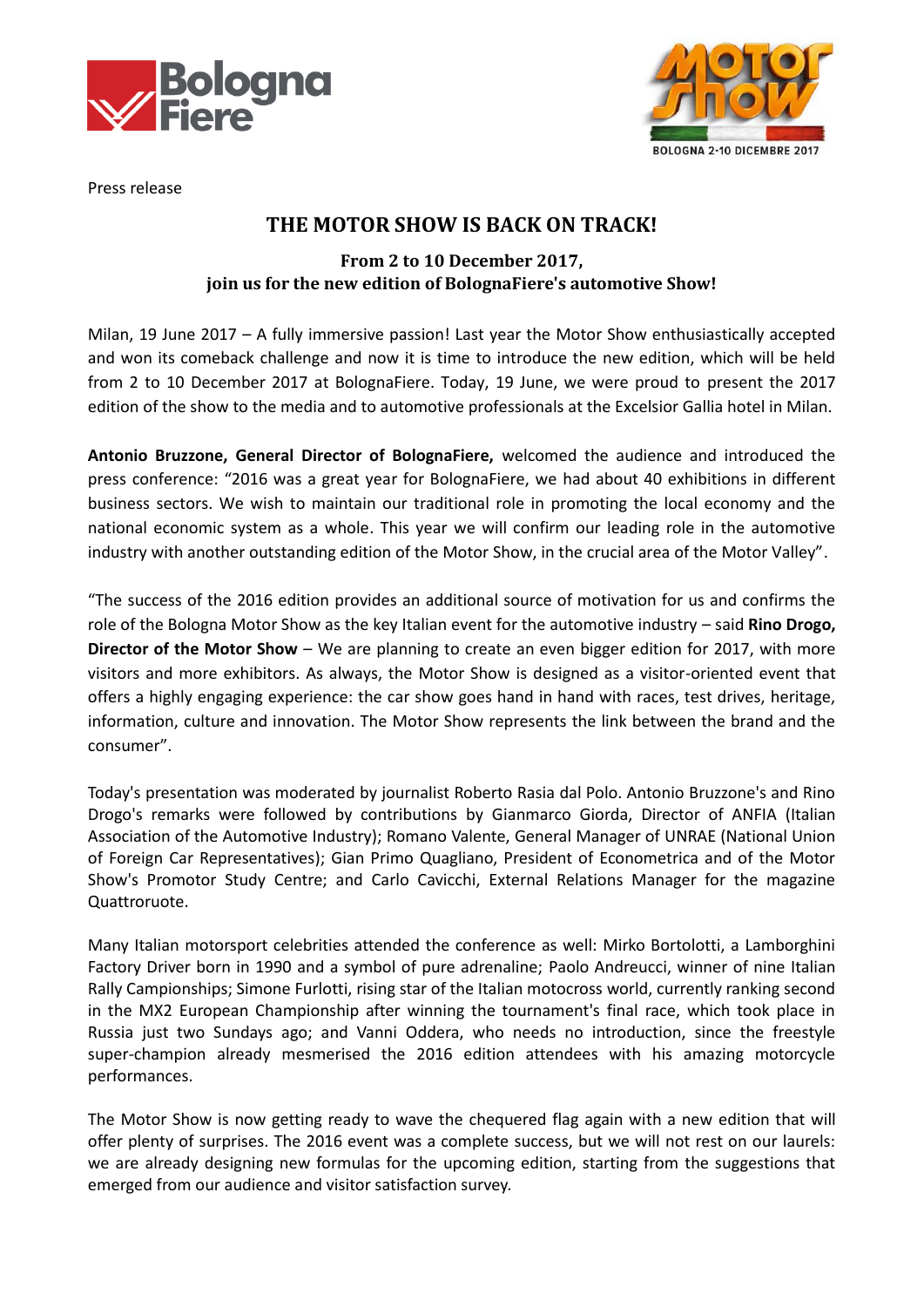



The 2017 Motor Show vows to do even better than the 2016 edition, with more sport events, more car shows, more races and more stunts, also thanks to its prestigious partners that represented the entire Italian automotive world and supply chain: ACI Sport, ANFIA, Autopromotec, Econometrica, UNRAE.

"The Motor Show aims at involving the whole automotive production chain and proves crucial for all the parts represented by our Association, from vehicle makers to component specialists, including the aftermarket, car repair and designer sectors – stated **Gianmarco Giorda, Director of ANFIA**. A special relevance is given to innovative mobility solutions, from devices for connected cars to self-driving technologies and to the introduction of new materials, in order to let our visitors experience the invaluable know-how and the sophisticated specialization areas which make our production chain competitive and ready to face future challenges".

"Bologna and the whole 'via Emilia' boast an extremely strong automotive tradition. The Motor Show offers people and families the opportunity to live this passion by seeing, touching, trying new models and new technologies – added **Romano Valente, General Manager of UNRAE.** – This type of first-hand experience promotes the replacement of our visitors' own cars, thus creating opportunities to help improve safety and environmental issues. The car makers that are members of UNRAE and will exhibit at the 2017 Motor Show will illustrate the evolution of technology towards the mobility of tomorrow".

The 2017 show will maintain the format introduced in the previous edition, where cars and mobility took centre stage through identical booths for all makers. Area 48 will welcome the audience with new technical and safety features to allow for maximum performance during races.

Historic motoring will be the star of the 2017 edition through the evolution of the "Passione Classica" pavilion, which will display racing models from the most prestigious Italian museums – cars that shaped the history of motorsports through the most legendary and fascinating competitions of the past. The pavilion will also host renowned private collectors and Aci Storico and ASI brand registries. In honour of a timeless passion, historic cars will also reach full speed once again during the Historic Formula 1 and Historic Challenge races.

The 2017 edition will also introduce the "Passione Classica Marketplace", a pavilion dedicated to the trade of vintage cars, motorbikes and spare parts.

The Motor Show aims at being the key event for young people and car talents through the crucial collaboration with Italian universities that excel in the automotive field. Students will have the opportunity to display the prototypes they designed at their universities and drive them on the tracks. Stefano Moro, a student at the Politecnico in Milan, bears witness to this winning idea: after he and his team participated in the 2016 Motor Show with a single-seat Formula SAE prototype, he is now getting ready to drive their creation on track at the 2017 edition.

The 2017 Motor Show will also see the return of inside and outside areas dedicated to both cross and racing motorcycles, featuring over a hundred motorbike racers who will attend the BolognaFiere event. We are also proud to announce the participation of the Ministry of Defence with the four Armed Forces: the Army, the Navy, the Air Force and the Arm of the Carabinieri.

The show is traditionally tied to the city of Bologna and to its territory and stretches outside the fair district as well through the "Motor Show OFF" events organized in cooperation with the Municipality of Bologna.